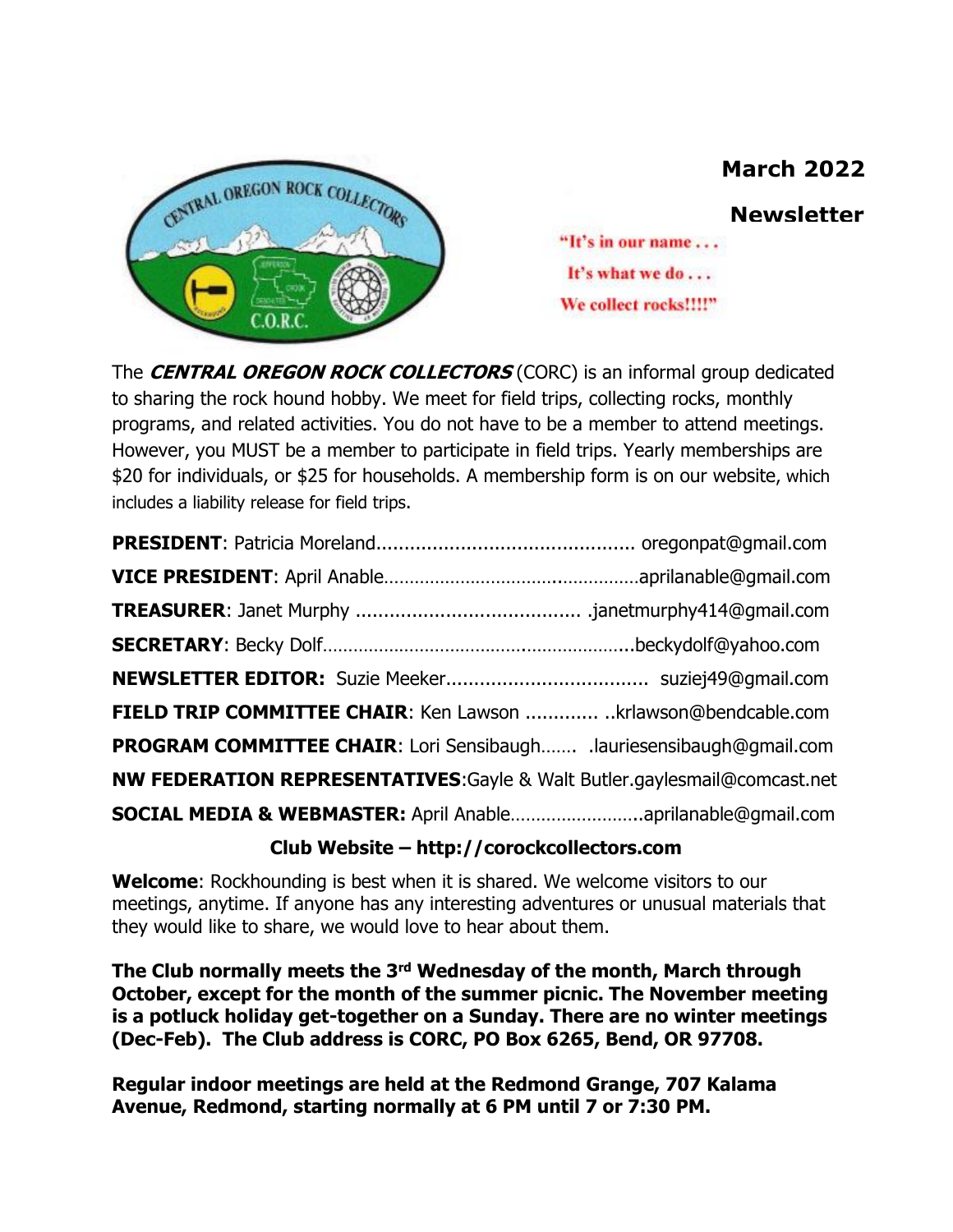## **First Meeting of 2022 is March 16 at 6 PM at the Grange Hall**

We are excited to once again be meeting indoors at the Redmond Grange Hall at 707 SW Kalama, between Lowe's and Fred Meyer. The doors will be open for socializing and light refreshments at 5:30 PM, with the meeting beginning at 6 PM. The meeting is planned to last until 7 or 7:30 PM. The program for the March meeting is Show and Tell by club members. Please bring one item you acquired or made in the last year. This can be a rock you found or purchased, or a related item that you created. Since our group has grown considerably in the last few years, please limit yourself to one item. You may wish to share roughly where the item is from and why you chose it. The timing of the lifting of the Oregon state masking mandates was perfect to enable us to meet indoors. Please feel free to wear a mask if you wish, but it is no longer required indoors as of March 12. Also, as a reminder, daylight savings time begins on March 13.

#### **2022 CORC Dues are now Due**

If you have not yet done so, please mail in your 2022 CORC dues to our club address, CORC, PO Box 6265, Bend, OR 97708. You may also bring your check or cash to the club meeting. All are welcome at our meetings, but in order to go on field trips, you must be current with your dues for insurance purposes. A membership form is attached to this newsletter. It is not necessary to fill out a new form unless your contact information has changed. The yearly amount remains the same as previous years: \$20 for an individual membership and \$25 for a family/household membership. The members of your family need to reside in the same household.

The dues are used to pay for the rental of the meeting locations, liability insurance, refreshments, postage and copying, and fees associated with being a non-profit corporation in Oregon.

Your membership in CORC entitles you to a 10% discount at CigarBox Lapidary Equipment, which sells new and refurbished equipment such as saws and tumblers, grit and rocks. The CigarBox is located at Instant Landscaping, 63160 Nels Anderson Rd in Bend, across from the Cascade Village Shopping Center.

## **2020 List of Planned Field Trips**

One of the favorite activities of the club is going on the guided field trips. There are normally five trips planned per year. The trip guides provide examples of the rocks that can be found or dug and they point you in the right direction. Please consider joining the field trip committee to help scout out areas that are suitable for a club trip. All suggestions for where to find interesting material are welcome. Please email your ideas to Ken Lawson at [krlawson@bendbroadband.com](mailto:krlawson@bendbroadband.com) Below are the planned trips for 2022. The dates and locations may be changed due to weather, road and fire conditions.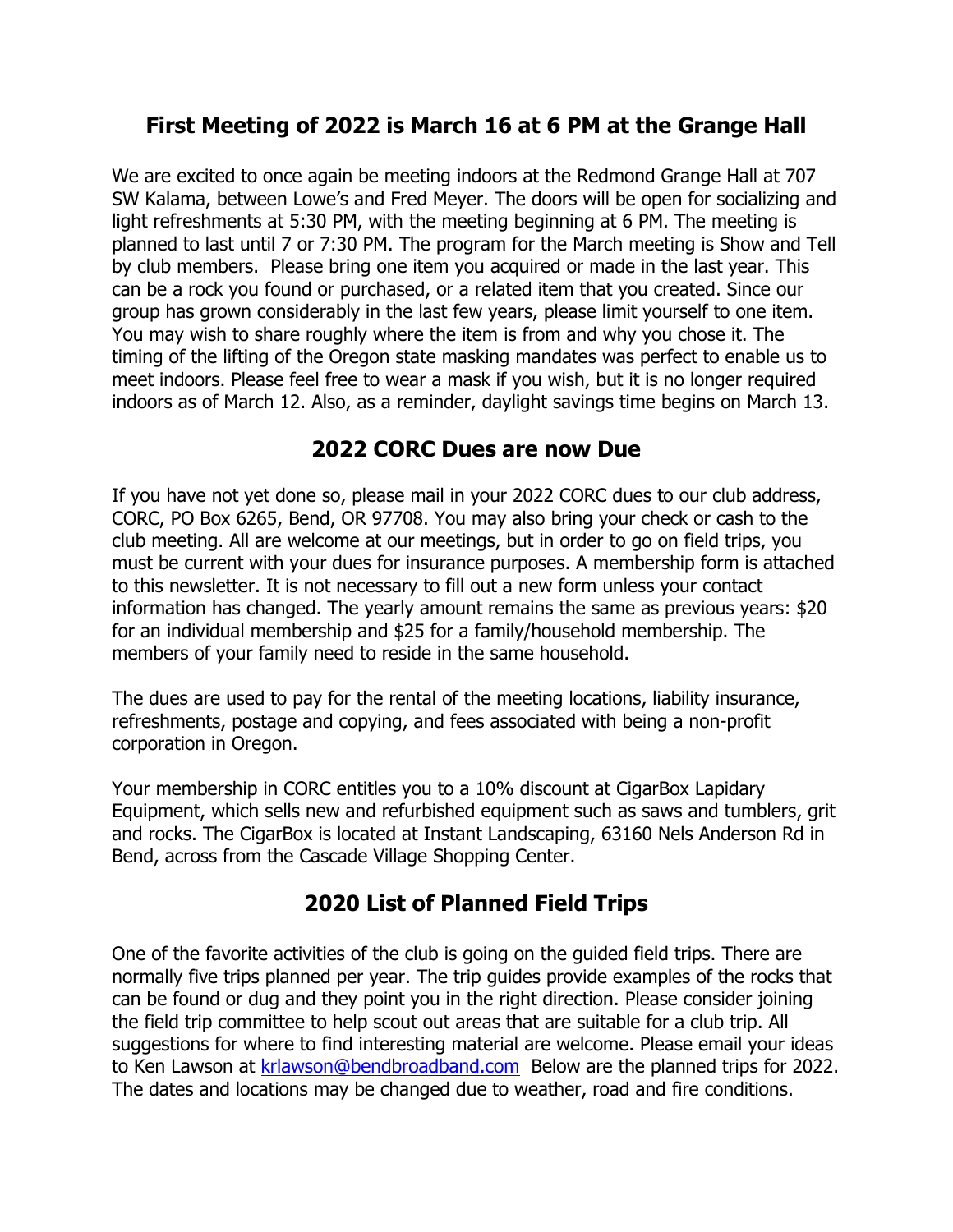**Sunday, April 9** – Hampton Butte for jasper replacement petrified wood, some of which is green.

**Saturday, May 7** – Ochoco Mts for tube agate

**Sunday, June 12** – Pole Creek near Brothers (area not explored on previous club trips) for petrified wood, jasper and (rarely) stilbite crystals

**Saturday, Sept 10** – Polka Dot Mine and McDonald's Ranch near Madras – fee digs meaning you pay for what you take with you -- for petrified wood, agate and thundereggs

#### **Sunday, October 8** – Ochoco Mts. for jasper

Due to the number of club members who may want to attend the field trips, the trips will be limited to a specific number of cars that the site can accommodate. Signups in advance of the field trips by email or phone call will be necessary. If there is sufficient demand, the same trip may be offered twice in the same month.

## **Your Executive Board encourages You to Volunteer**



The CORC Executive Board met recently to begin planning for the 2022 year. Pictured are (clockwise in order beginning with lower center seat) Patricia Moreland, President; Laurie Sensibaugh, Program Committee Chair; Suzie Meeker, Newsletter Editor; Ken Lawson, Field Trip Committee Chair; April Anable, Vice President; Walt and Gale Butler, Federation Representatives; and Janet Murphy, Treasurer. Not pictured: Becky Dolf, Secretary.

Please consider helping YOUR club be a success. We need volunteers for the Program Committee, Field Trip Committee, Refreshments, articles for the Newsletter, and other areas yet to be developed. Please email any of the people on the front page of the newsletter if you are interested.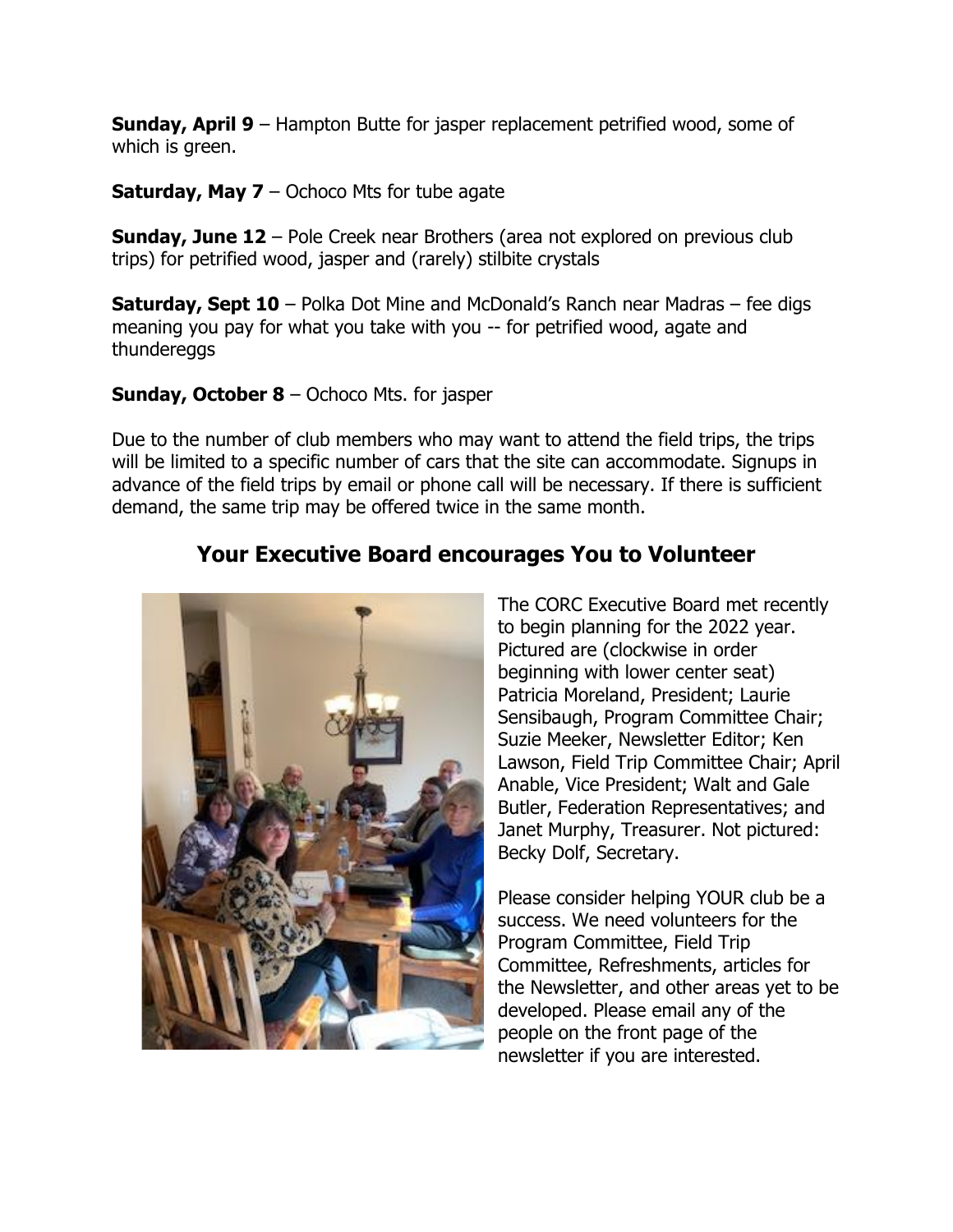#### **Rocks and Thundereggs Requested**

Denver and Laurie Sensibaugh are planning an Easter weekend agate and thunder egg hunt at Madras Trails in Madras. More information will be in the April newsletter. If you would like to contribute polished rocks or thunder eggs (thunder eggs don't need to be polished but need to be cut), please bring them to the March meeting.

#### **Northwest Federation Rockhound Retreat Planned**

This year's NW Rockhound Retreat will be held on Monday September 5th thru Sunday September 11th, 2022, at OMSI's Hancock Field Station. As usual campers cannot arrive before 3:00 PM on Sept 5<sup>th</sup>. The use of air conditioners is not allowed in cabins and RV's.

The cost of the retreat is the same as last year: Registration \$325.00, Workshop Fee \$50.00. The Fossil Beds Trip is \$35.00 if enough people signup.

Camp Hancock is a primitive outdoor camp in central Oregon with dirt and gravel paths, ditches and hilly terrain and may not be suitable for all persons with disabilities. Because the COVID pandemic is ongoing, we do not know what restrictions or procedures will be required by the State of Oregon or OMSI concerning vaccinations, masks or distance between work stations.

If you want a Registration Form or have questions, please contact Walt Butler, at [waltercbutler@comcast.net,](mailto:waltercbutler@comcast.net) Chair NW Rockhound Retreat.

The following classes are planned: Please note: class size is limited

Lapidary Shop (intro and advanced training in use of rock saws, grinding wheels and polishers)

Doublets and Triplets (making cabs with multiple layers)

Silversmithing (working with silver to make jewelry)

Intarsia (using multiple materials to make composite cabs)

Metal Techniques (using various metals, and tools, enameling to make jewelry)

Rock Carving (using grinding tools to carve soft rock)

Wire Wrapping (using wire to secure cabochons in pendants and bracelets)

Beading (making rings, necklaces, and bracelets with various beads and stones)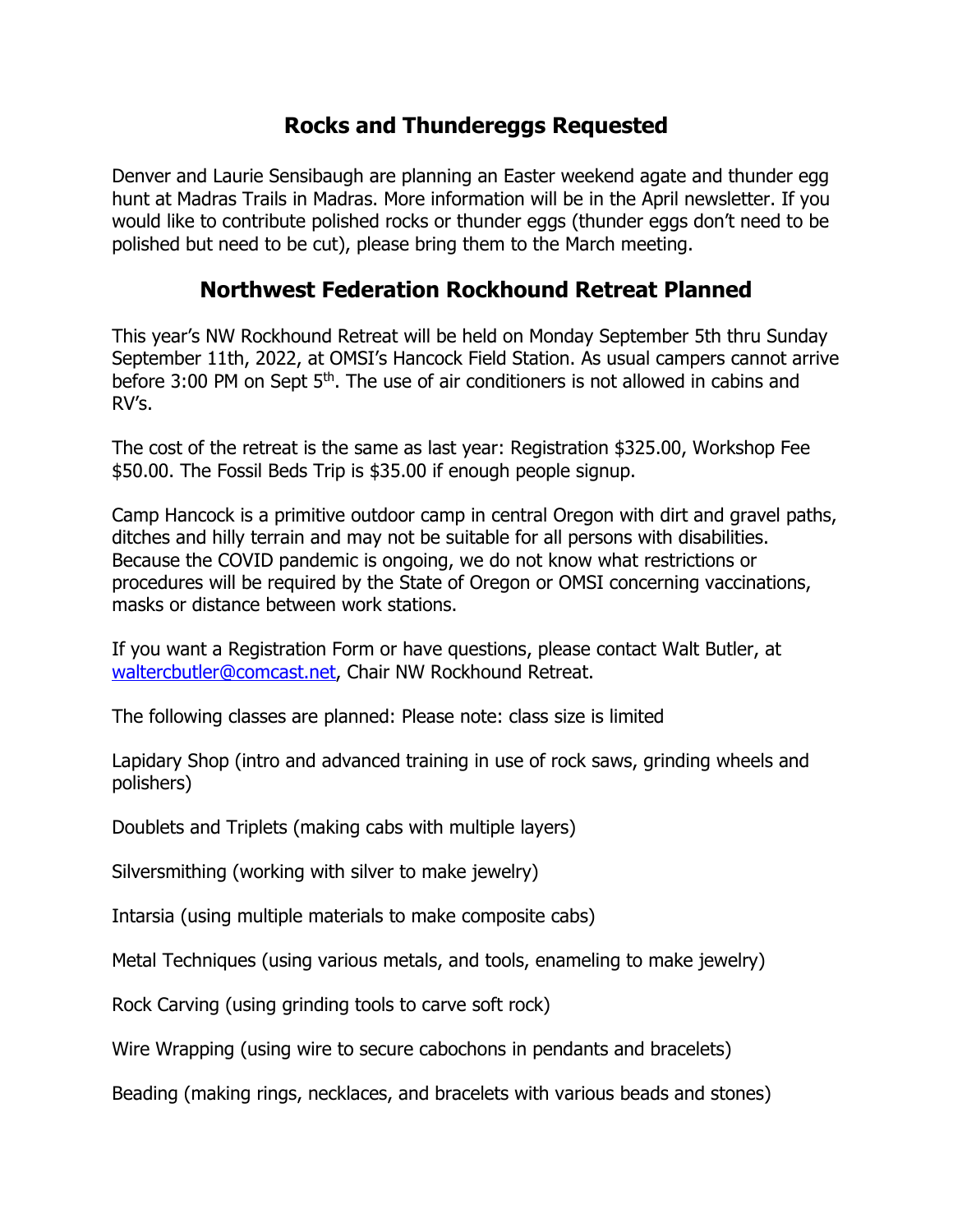#### **Upcoming Area Rock Shows**

**March 11-13** – Tualatin Valley Gem Club, Forest Grove National Guard Armory, 2950 Taylor Way, Forest Grove, OR, contact: Tiffany Jackson [Viperlapidary@gmail.com](mailto:Viperlapidary@gmail.com)

**March 12-13** – Rock and Arrowhead Club of Klamath Falls, Klamath County Fairgrounds,  $3531 S 6<sup>th</sup> St$ , Klamath Falls, Facebook: https://www.facebook.com/klamathfallsrockclub/

**March 26-27** – Sweet Home Rock and Mineral Society, Sweet Home High School Gym, 1641 Long Street, Sweet Home OR, contact: Joe Cota at 541-451-2740

**April 23-24** – Yakima Rock and Mineral Club, Central Washington State Fair Park, 1301 South Fair Ave, Yakima, WA, contact Marti Sondgeroth 509-248-6401

**May 6-8** – Mt Hood Rock Club, Kliever Memorial Armory, 10000 NE 33<sup>rd</sup> Dr, Portland, OR, website: [www.mthoodrockclub.com](http://www.mthoodrockclub.com/)

**June 16-19** – Prineville Rockhound PowWow, Crook County Fairgrounds, 1280 Main Street, Prineville, OR, website: [http://Prineville.rocks](http://prineville.rocks/)

#### **Northwest Federation Newsletter**

Our club is a member of the Northwest Federation of Mineralogical Societies. Please check back monthly at their website for the Northwest Federation newsletter, which normally lists many of the rock shows taking place in the Northwest. The general link is <http://northwestfederation.org/newsletters.asp>

The link to the American Federation of Mineralogical Societies website is <http://www.amfed.org/> This is the national organization, and you may enjoy investigating some of the links on their website.

The Northwest Federation newsletter for January, 2022, is found at <http://northwestfederation.org/documents/NorthwestNewsletter/NW0122.pdf> The last page lists some upcoming rock shows in the Pacific Northwest. Before planning a trip, please check to be sure that the shows are still taking place.

You may want to explore the newsletters from other federations around the United States. You can find them in the drop down menu titled "Other Newsletter Links" at <http://northwestfederation.org/newsletters.asp>